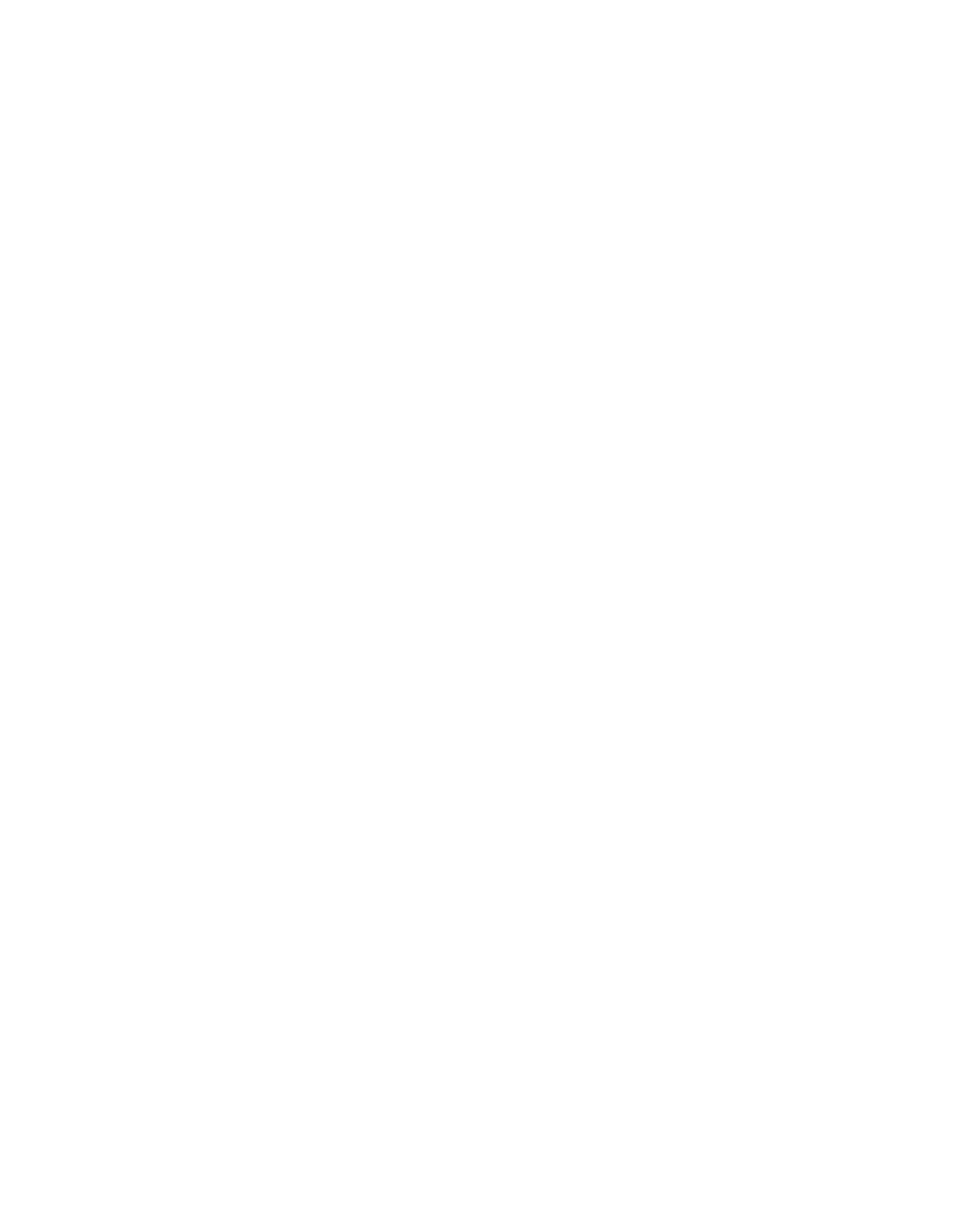# BUSINESS BOOT CAMP APPLICATION

#### **PLEASE WRITE YOUR REPONSES NEATLY.**

IF WE CANNOT EASILY READ YOUR RESPONSES, THEY WILL NOT BE CONSIDERED AS PART OF YOUR APPLICATION.

### APPLICANT'S INFORMATION

| <b>First Name</b>                                                           | <b>Last Name</b>                                                                                                                   | <b>Birthdate</b>         |
|-----------------------------------------------------------------------------|------------------------------------------------------------------------------------------------------------------------------------|--------------------------|
|                                                                             |                                                                                                                                    |                          |
| <b>Street Address</b>                                                       |                                                                                                                                    | <b>City of Residence</b> |
|                                                                             |                                                                                                                                    |                          |
| <b>Phone Number</b>                                                         | Applicant's Email Address (Please use an address that is checked<br>regularly. This will the primary way we communicate with you.) |                          |
|                                                                             |                                                                                                                                    |                          |
| Grade you are entering in<br><b>Fall 2022</b><br>$(7th - 12th$ grades only) | <b>School Attending in Fall 2022</b>                                                                                               |                          |
|                                                                             |                                                                                                                                    |                          |

## APPLICANT AND GUARDIAN COMMITMENT

\_\_\_\_\_\_\_\_\_\_\_\_\_\_\_\_\_\_\_\_\_\_\_\_\_\_\_\_\_\_ \_\_\_\_\_\_\_\_\_\_\_\_\_\_\_

\_\_\_\_\_\_\_\_\_\_\_\_\_\_\_\_\_\_\_\_\_\_\_\_\_\_\_\_\_ \_\_\_\_\_\_\_\_\_\_\_\_\_\_\_

If you are accepted to participate in Business Boot Camp, it is important that you understand the time commitment required of you. You will be expected to attend and participate in all four days (July 25-29 except Wednesday 7/27/22) from 9:00 am – 1:00 pm.

By signing below, you are indicating that you understand the time commitment and expectations required of the teens accepted as part of Business Boot Camp.

Applicant Signature **Date** 

Parent/Legal Guardian Signature Date